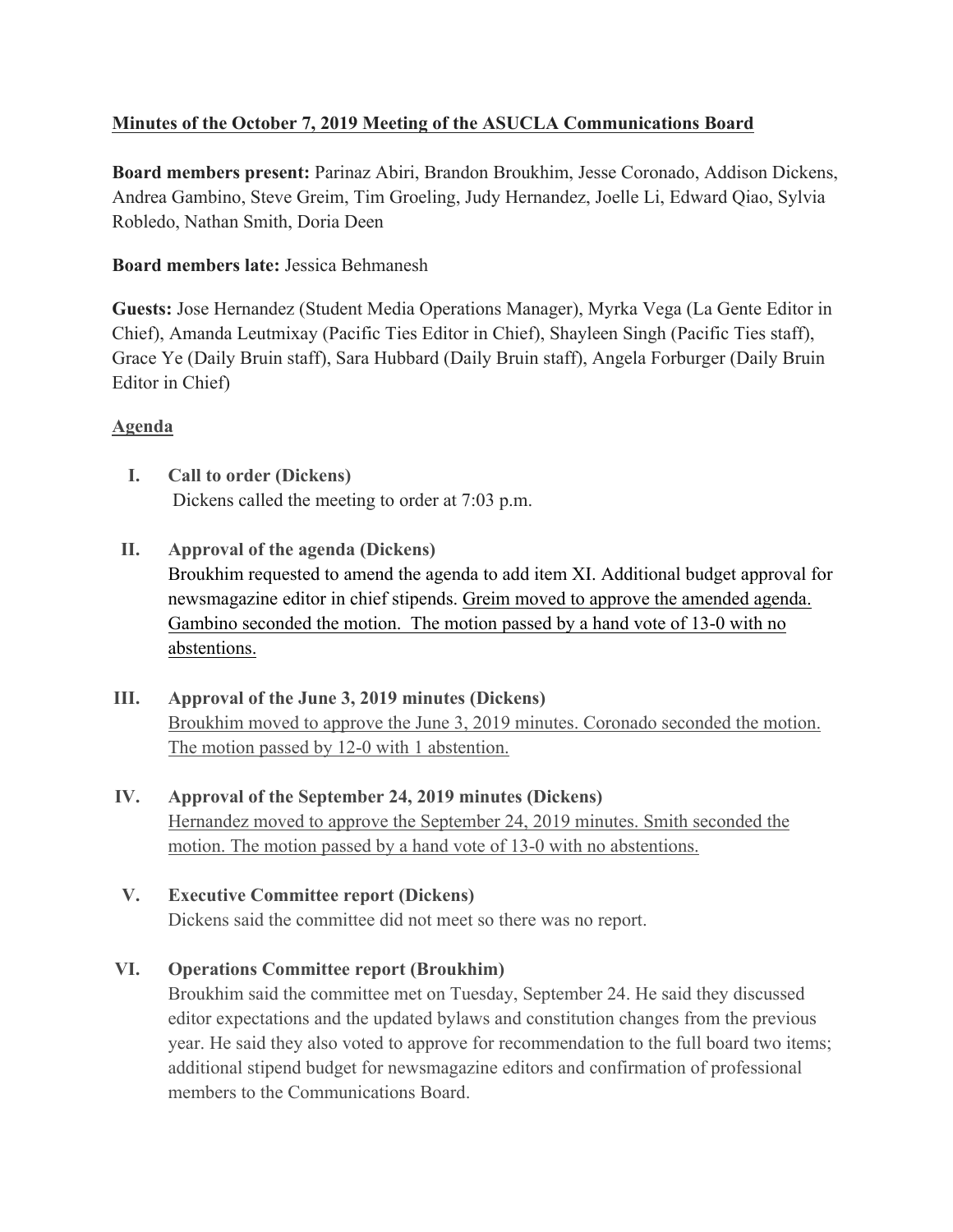### **VII. Finance Committee Report (Smith)**

Smith said the committee met on Monday, October 7 and discussed the August financial statements and a forecast for September sales.

## **VIII. Media Director's report (Deen)**

Deen reported on the following:

### *Message from ASUCLA Executive Director*

Deen shared a message from Pouria Abbassi, Executive Director of ASUCLA. He shared a website and invited the board to the Kerckhoff Hall Art Gallery to view a travel exhibit as part of the Centennial kickoff.

### *July 2019 Financial Statements*

Deen shared the end results for the previous fiscal year including revenue, expense, net revenue, and cash reserves.

### *August 2019 Financial Statements*

Deen discussed the cash, revenue, expenses, net revenue, and the summary of the Daily Bruin, Web, and Outdoor sales.

#### *September Forecast*

Deen said the September forecast would be over budget in Daily Bruin print, Online, and Outdoor. Estimated sales for Daily Bruin were up 27%, Web up 26%, and Outdoor up  $34\%$ .

#### *Analytics*

Deen discussed the past two-year comparison of users and page views.

### **New Business/Discussion Items**

### **IX. August Financial Statements (Deen)**

Deen said that total income was \$68,971 and budgeted income was \$60,004 leaving us \$8,967 (15%) better than budget. Although overall sales were up to budget, Daily Bruin was down 3% and Outdoor was down 49%, but Web was up 28% to last year. Total expense was \$84,612 and budgeted expense was \$98,799 leaving us \$14,187 (14%) better than budget. Net loss was \$15,640, and budgeted net loss was \$38,795 leaving us \$23,155 (60%) better than budget. Cash reserves stood at \$541,000 which exceeded our cash per policy (\$290,000) by \$251,000.